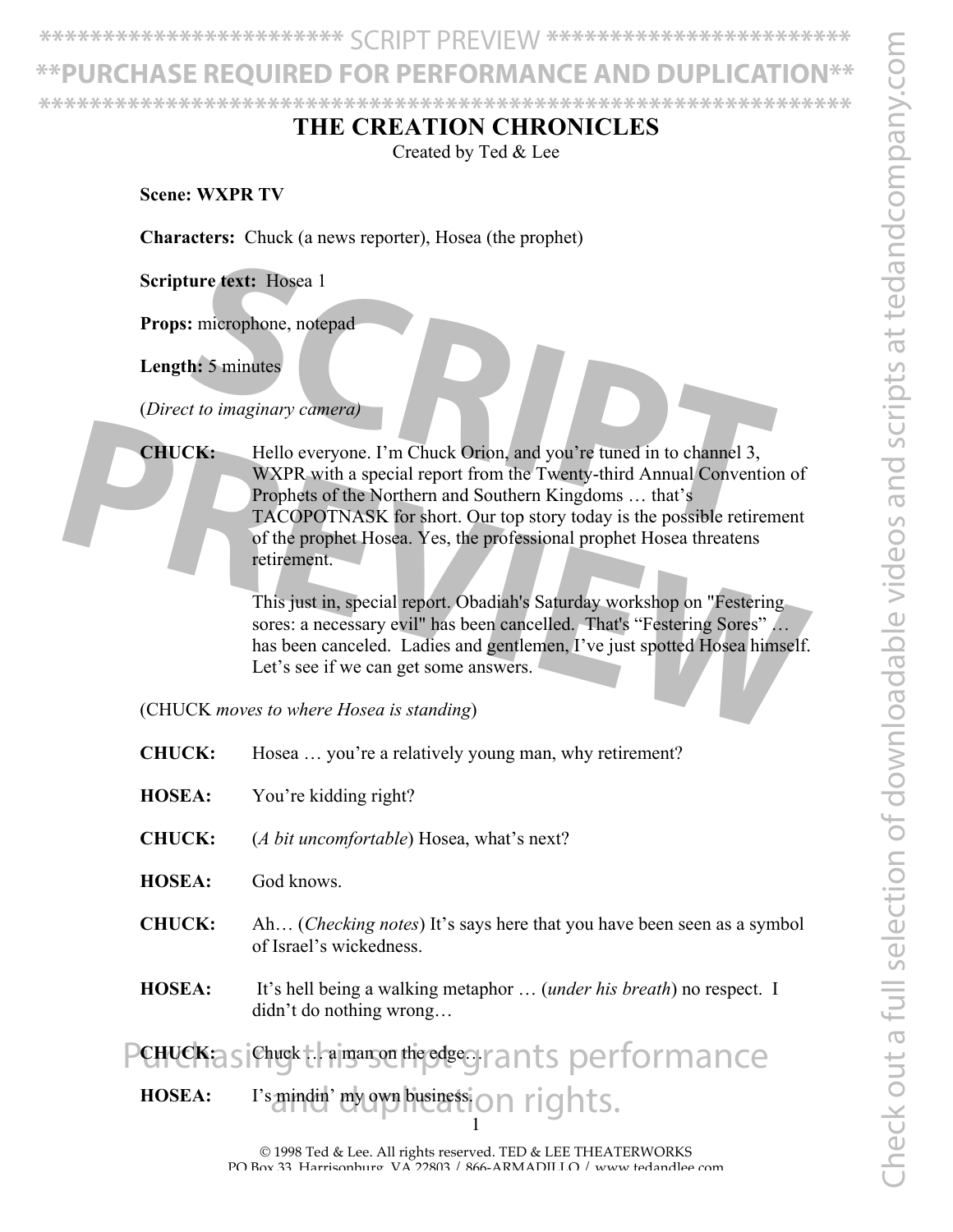Check out a full selection of downloadable videos and scripts at tedandcompany.com Check out a full selection of downloadable videos and scripts at tedandcompany.con

**\*\*\*\*\*\*\*\*\*\*\*\*\*\*\*\*\*\*\*\*\*\*\*\*** SCRIPT PREVIEW **\*\*\*\*\*\*\*\*\*\*\*\*\*\*\*\*\*\*\*\*\*\*\*\***

## **\*\*PURCHASE REQUIRED FOR PERFORMANCE AND DUPLICATION\*\***

**\*\*\*\*\*\*\*\*\*\*\*\*\*\*\*\*\*\*\*\*\*\*\*\*\*\*\*\*\*\*\*\*\*\*\*\*\*\*\*\*\*\*\*\*\*\*\*\*\*\*\*\*\*\*\*\*\*\*\*\*\*\*\*\***

|  | <b>CHUCK:</b> | Ah ( <i>Again to notes</i> )                                                                                                                                                                                                            |
|--|---------------|-----------------------------------------------------------------------------------------------------------------------------------------------------------------------------------------------------------------------------------------|
|  | <b>HOSEA:</b> | God made me marry a prostitute.                                                                                                                                                                                                         |
|  | <b>CHUCK:</b> | Oh my.                                                                                                                                                                                                                                  |
|  | <b>HOSEA:</b> | Her name is Gomer, but she's Phoenician, so she pronounces it Gomer.<br>(Accent on last syllable)                                                                                                                                       |
|  | <b>CHUCK:</b> | I've met her. (Doesn't realize what he has said)                                                                                                                                                                                        |
|  |               | (HOSEA turns and just looks at him.)                                                                                                                                                                                                    |
|  | <b>CHUCK:</b> | So, God asked you                                                                                                                                                                                                                       |
|  | <b>HOSEA:</b> | Forced me  no respect                                                                                                                                                                                                                   |
|  | <b>CHUCK:</b> | forced you to marry a prostitute? ( <i>Beat</i> )                                                                                                                                                                                       |
|  | <b>HOSEA:</b> | Mom and Dad were real pleased.                                                                                                                                                                                                          |
|  | <b>CHUCK:</b> | I'm sure                                                                                                                                                                                                                                |
|  | <b>HOSEA:</b> | Then He named the kids.                                                                                                                                                                                                                 |
|  | <b>CHUCK:</b> | Really?                                                                                                                                                                                                                                 |
|  | <b>HOSEA:</b> | Seemed a little far fetched.                                                                                                                                                                                                            |
|  | <b>CHUCK:</b> | I suppose                                                                                                                                                                                                                               |
|  | <b>HOSEA:</b> | God naming my kids. ( <i>Ticks them off</i> ) There's three of 'em. That's the<br>biggest there. God named her I Will Show No Mercy. She's a little shy.<br>Lift your you there honey. The middle one there is named These $\Lambda$ re |

If there, honey. The middle one there is named The Not My People. She's real purty, ain't she? And there's the baby. God named her I Will Punish the Descendents of King Jehu of Israel for the Murders He Committed in the Jezreel Valley. We call her JV for short. JV, wave to the reporter, baby. She's missing a finger.

**CHUCK:** Whew! Good luck monogramming your sweaters, sweetheart.

(*HOSEA gives him a look*)

2 Purchasi<sub>(Uncomfortable again) Well, perhaps it's time to move along…Ce</sub> and duplication rights.

> © 1998 Ted & Lee. All rights reserved. TED & LEE THEATERWORKS PO Box 33, Harrisonburg, VA 22803 / 866-ARMADILLO / www.tedandlee.com